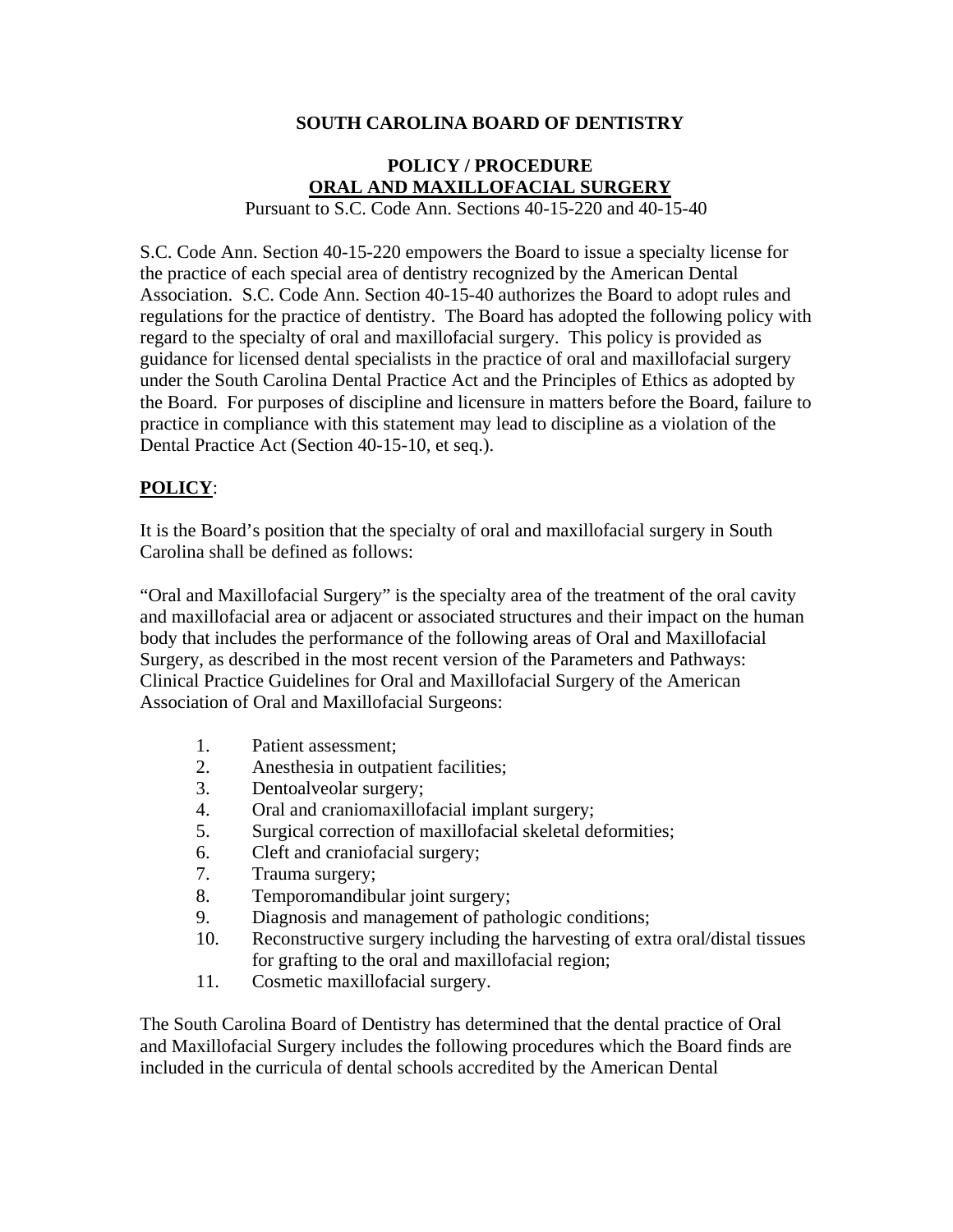Association, Commission on Dental Accreditation, post-graduate training programs or continuing education courses:

- 1. Rhinoplasty;
- 2. Blepharoplasty;
- 3. Rytidectomy;
- 4. Submental liposuction;
- 5. Laser resurfacing;
- 6. Browlift, either open or endoscopic technique;
- 7. Platysmal muscle plication;
- 8. Otoplasty.

## **PROCEDURE**

Any licensee who lacks the following qualifications and nevertheless performs the procedures and surgery identified above shall be subject to discipline by the Board under Section 40-15-190, including provisions regarding standards of care or unprofessional conduct:

- 1. Has successfully completed a residency in Oral and Maxillofacial Surgery accredited by the American Dental Association, Commission on Dental Accreditation (CODA); or
- 2. Has successfully completed a clinical fellowship of at least one continuous year in duration in esthetic (cosmetic) surgery accredited by the American Association of Oral and Maxillofacial Surgeons or by the American Dental Association Commission on Dental Accreditation; or
- 3. Holds privileges issued by a credentialing committee of a hospital, facility, or office accredited by the Joint Commission on Accreditation of Healthcare Organizations (JCAHO), or AAAHC, or State Dental Board to perform these procedures; or
- 4. If the oral and maxillofacial residency or cosmetic clinical fellowship was completed after July 1, 1996, and training in cosmetic surgery was a part of such residency or fellowship:
	- a. Documentation of training received in the residency or in the clinical fellowship to substantiate adequate training to perform these procedures; or
	- b. Documentation of having performed as primary or assistant surgeon at least 10 proctored cases in these procedures; or
- 5. If the oral and maxillofacial residency was completed prior to July 1, 1996, or if the oral and maxillofacial residency was completed after July 1,